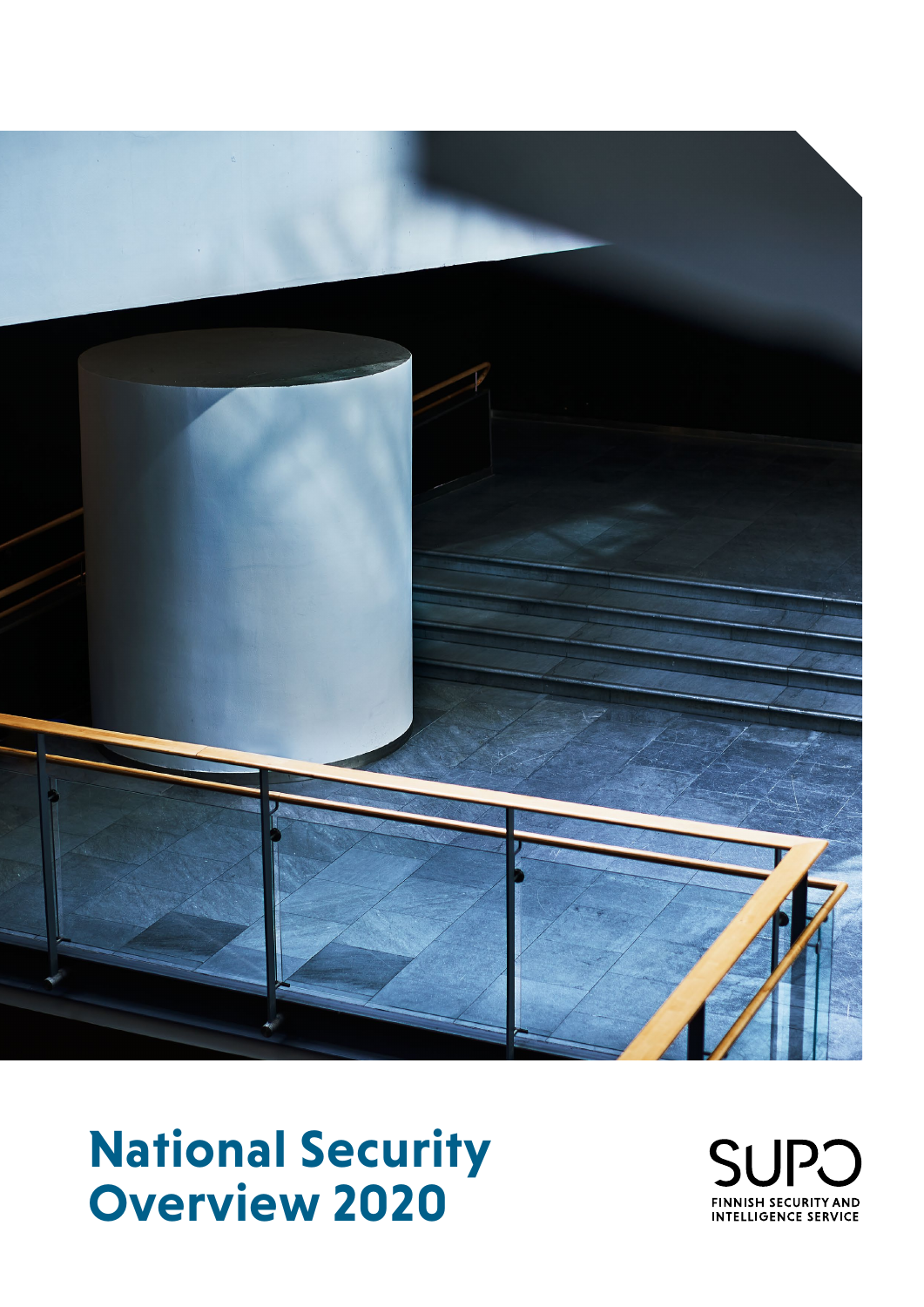

Phenomena falling within the field of competence of the Finnish Security and Intelligence Service (Supo) and their development are evaluated in the national security review.

#### **Intelligence Activities Targeting Finland and Finns**

Though hampered by the coronavirus pandemic in spring 2020, the intelligence operations of foreign powers targeting Finland have continued. The number of foreign intelligence personnel stationed in Finland is large in relation to the size of the country.

Several dozen foreign intelligence officers are permanently stationed in Finland, and foreign intelligence organisation staff members also engage in brief operational assignments in Finland every year.

Restrictions arising from the coronavirus pandemic hampered the activities of foreign intelligence stations in Finland in spring 2020, but human intelligence operations resumed after these restrictions were lifted. Extensive travel restrictions have made unlawful cross-border human intelligence much more difficult.

The main foreign powers engaged in intelligence operations targeting Finland and Finnish interests are Russia and China. The operations of foreign intelligence services in Finland are sustained and systematic. A sustained background interest in Finland remains, despite some variation in intelligence queries concerning current affairs. The principal goals of the operation include anticipating various political developments in Finland and influencing policymaking. Foreign intelligence services are also interested in Finnish technology and associated expertise. Finland is also still used extensively as a transit country for illegal technology exports. This particularly concerns banned exports of Western technology with military applications.

Human intelligence gathering operations have been targeting the same broad aspects of Finland's foreign and domestic policy as before the coronavirus pandemic. The targets of foreign human intelligence operations in Finland have included policy and policymaking on the Arctic, investments in Finland's critical infrastructure and other strategic areas, and the activities of Finnish political organisations.

Some specific instances have emerged of foreign powers seeking to recruit clandestine sources in Finland who can provide information that is not in the public domain. Foreign intelligence organisations also seek the assistance of individuals who can help to exert direct or indirect influence on policymaking and public opinion.

The intelligence services of some countries seek to control their current or former citizens residing or staying in Finland. Such operations reflect the efforts of intelligence services to reinforce the political system of the state that they represent, and so surveillance and harassment typically targets the political opposition or dissidents. The goal is also to recruit sources of information on target communities.

**ASSESSMENT:** Intelligence operations of foreign powers targeting Finland are ongoing on a large scale. The principal threat to Finland arises from the sustained operations of Russian and Chinese intelligence services in various sectors of Finnish society.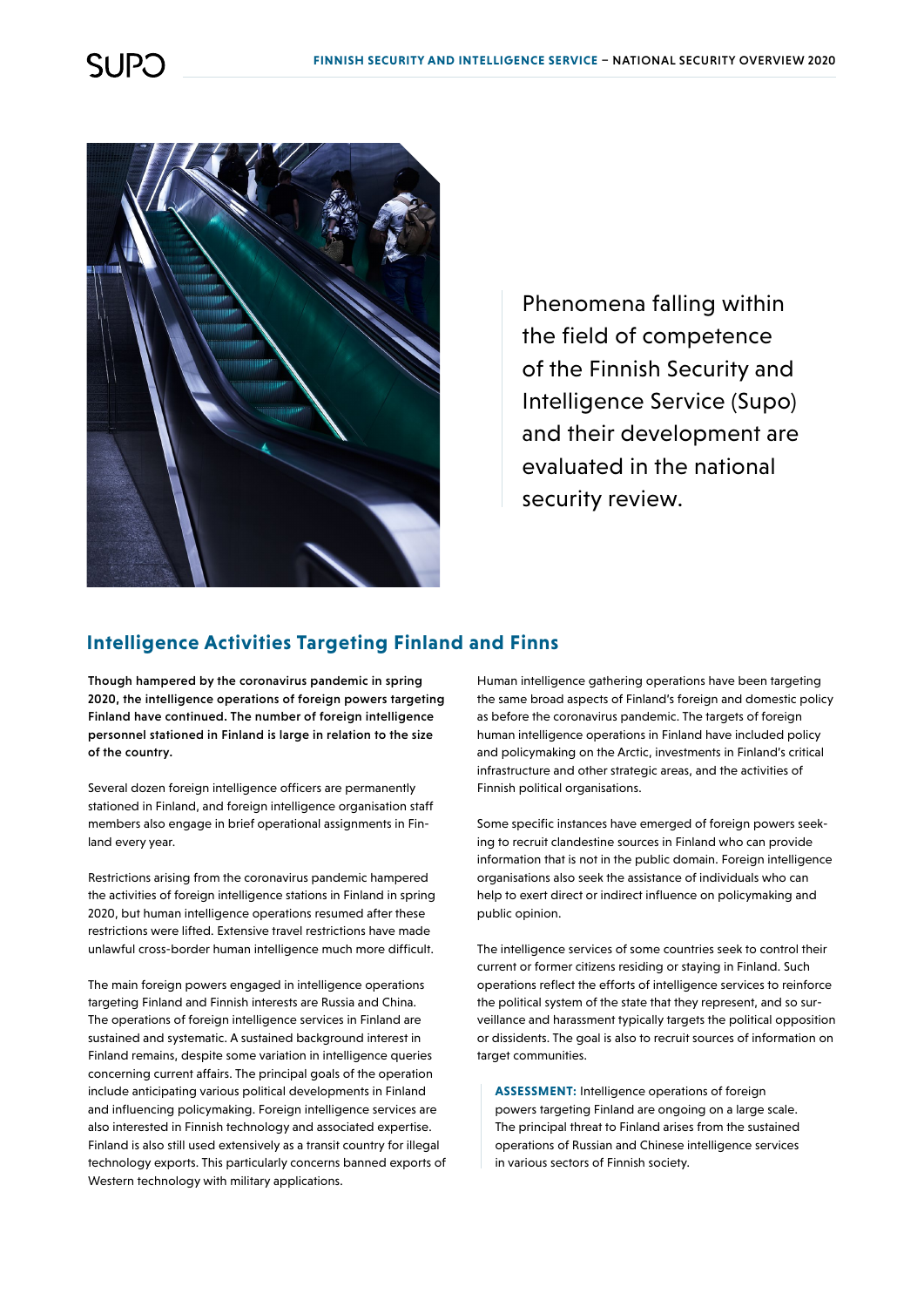## SUP.

### **Cyber Espionage**

The coronavirus pandemic has shifted the priorities of espionage to the cyber environment in some measure. Finland is a target of systematic cyber espionage operations by the same countries that show intelligence-related interest towards Finland in general, Russia and China.

Although restrictions introduced in Finland in the early stages of the coronavirus pandemic hampered unlawful human intelligence operations, new opportunities emerged at this time for foreign powers engaged in espionage to gather intelligence concerning Finland by infiltrating information systems. A substantial portion of key functions in society were relocated to remote access networks. The required scale of remote operation called for fast-track solutions in which ensuring access to information was often a key factor in data security. This also introduced new vulnerabilities for highly digitised European states such as Finland.

The countries engaged in cyber espionage targeting Finland were not immediately able to take full advantage of the emerging opportunities, as the coronavirus pandemic also affected their own operations. Where financially motivated cyber criminals can adapt more rapidly to change, state-sponsored espionage is a more systematic and managed activity that takes time to direct.

#### **The Threat of Terrorism in Finland**

Individuals targeted in combating terrorism have significant international connections. The danger of extreme right-wing terrorism has grown in Western countries, including Finland.

Supo has identified some 390 counter-terrorism (CT) targets. This number has remained unchanged as Supo continues to identify groups and individuals with the motivation and capacity to carry out a terrorist attack in Finland.

Significant terrorism support operations found in Finland include financing and dissemination of ideology. CT targets have significant links to foreign terrorist operators and networks. Some people have moved to Finland from conflict zones after participating in the operations of armed groups and otherwise promoting such activities in those zones.

The "Islamic State" (Isil) and al-Qaeda terrorist organisations and their supporters remain a global threat. In all probability their members and supporters are seeking to develop new tactics for mounting attacks, and will also continue to encourage attacks in Western countries.

The threat of far-right terrorism has grown in the West, with an increase in terrorist attack projects seeking to maximise casualties over the past 18 months. Supporters and sympathisers of far-right terrorist activity have also been identified in Finland. International far-right online groups and communication over social media platforms reinforce the transnational character of the extreme right.

**ASSESSMENT:** The likely short-term threat of terrorism in Finland remains at level two (elevated) on the four-point scale. The principal threat is posed by lone operators or small groups who support radical Islamist or far-right ideology, and are motivated by terrorist propaganda.

Painstaking security work will be more important than under normal conditions as the pandemic continues. Cyber espionage is currently more active than usual, and identifying security anomalies is now more challenging than in normal circumstances.

**ASSESSMENT:** Countries that engage in espionage are highly likely to continue active cyber spying operations as the coronavirus pandemic hampers international travel. The pandemic has also created new cyber espionage targets in the form of the pharmaceutical industry and research institutes.

Authoritarian states will probably seek to exploit the international fragmentation caused by the coronavirus pandemic, the US presidential election and Britain's secession from the European Union to engage in operations that they would otherwise be reluctant to pursue.

Painstaking security work has become increasingly important in the current climate. National security will be endangered if the need to make information accessible is prioritised over all other data security considerations when maintaining key systems.



*Threat levels are used to describe the terrorist threat against Finland and Finnish interests. The factors taken into account when assessing the threat level are the available intelligence, the operational capacity and motivation of terrorist organisations or individuals and groups linked to them, and the time span of possible attack plans.*